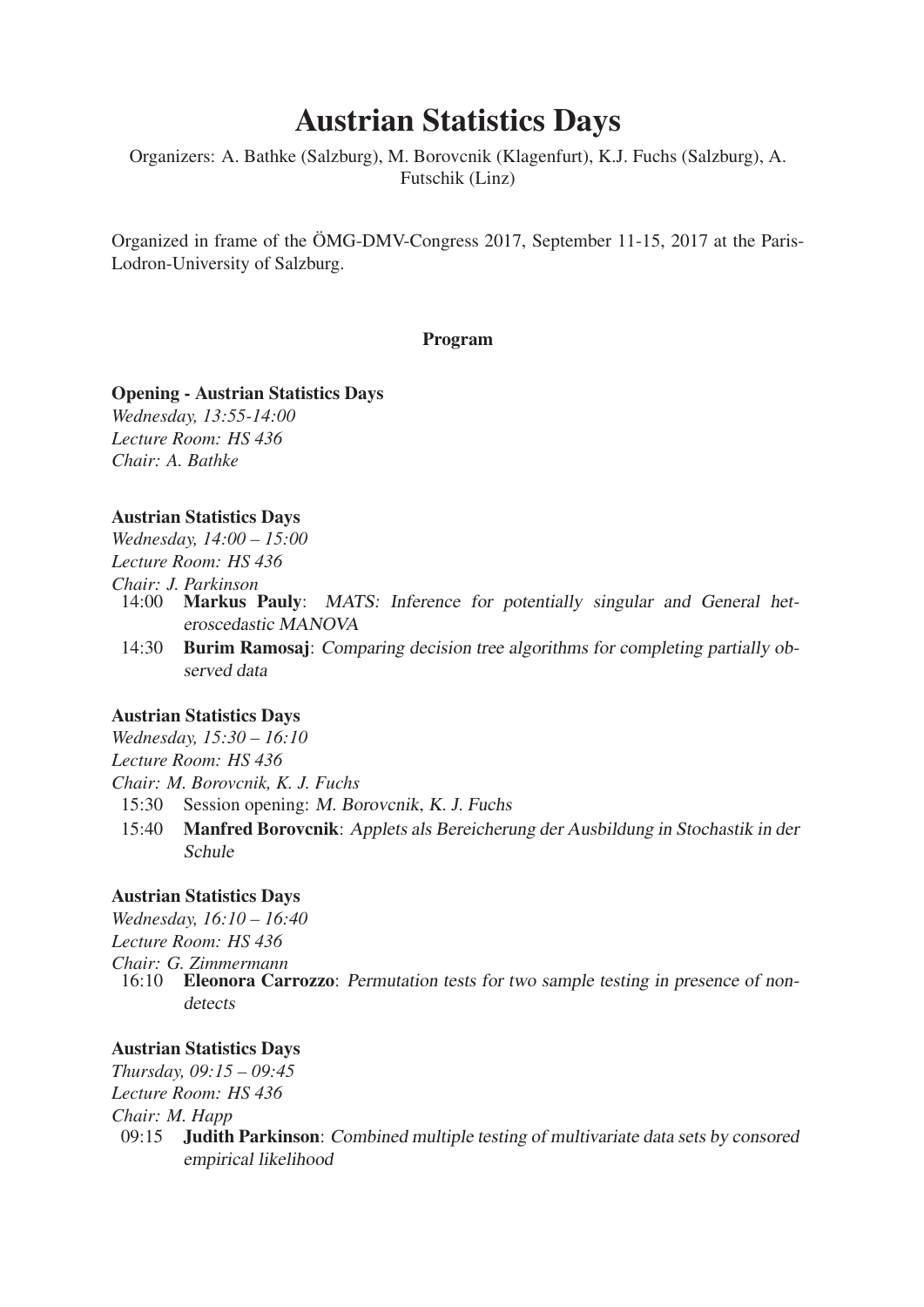# Austrian Statistics Days

*Thursday, 10:15 – 12:15 Lecture Room: HS 436 Chair: M. Happ*

- 10:15 Robert Knapp: *Pros and Cons of multiple testing adjustements in nonparametric multivariate inference*
- 10:45 Robert Langthaler: *Functional data analysis a short review and simulation study*
- 11:15 Georg Zimmermann: *How to conduct an Analysis of covariance when group sizes are small and unequal?*
- 11:45 Michael Wagner-Pinter: *Education: a reliable resource to cope with the contigencies of health issues*

## Austrian Statistics Days

*Thursday, 13:30 – 15:00*

*Lecture Room: HS 436*

- *Chair: M. Borovcnik, K. J. Fuchs*
	- 13:30 Ramesh Kapadia: *Understanding uncertainty: Probability education at the second level*
	- 14:00 Ingo Engert-Oostingh: *Stochastik spielend unterrichten*
	- 14:30 Hans-Joachim Mittag: *Interaktive Experimente und Lehrvideos für die statistische Grundausbildung*

## Austrian Statistics Days

*Thursday, 15:30 – 17:20*

*Lecture Room: HS 436*

*Chair: M. Borovcnik, K. J. Fuchs*

- 15:30 Katja Krüger: *Daten, die uns angehen: Statistische Grundbildung durch Analysen amtlicher Statistiken*
- 16:20 Franz Schoberleitner: *Die Rolle von Text und Kontext in Stochastik-Aufgaben*
- 16:50 Stefan Götz: *Schulmathematik Stochastik im Verbund Nord-Ost*

Austrian Statistical Society Young Researchers Award Ceremony and Short Talks *Thursday, 17:30 – 19:00*

*Lecture Room: HS 436*

# Public Lecture

*Thursday, 19:00 – 20:00 Lecture Room: HS 401 (Audimax) Chair: A. Bathke* 19:00 Walter Schachermayer: *Wie wahrscheinlich ist der Zufall?*

# Austrian Statistics Days

*Friday, 09:15 – 10:45 Lecture Room: HS 436 Chair: A. Futschik* 09:15 Rito Dutta: *ABC: with a pinch of "classification" and "HPC"*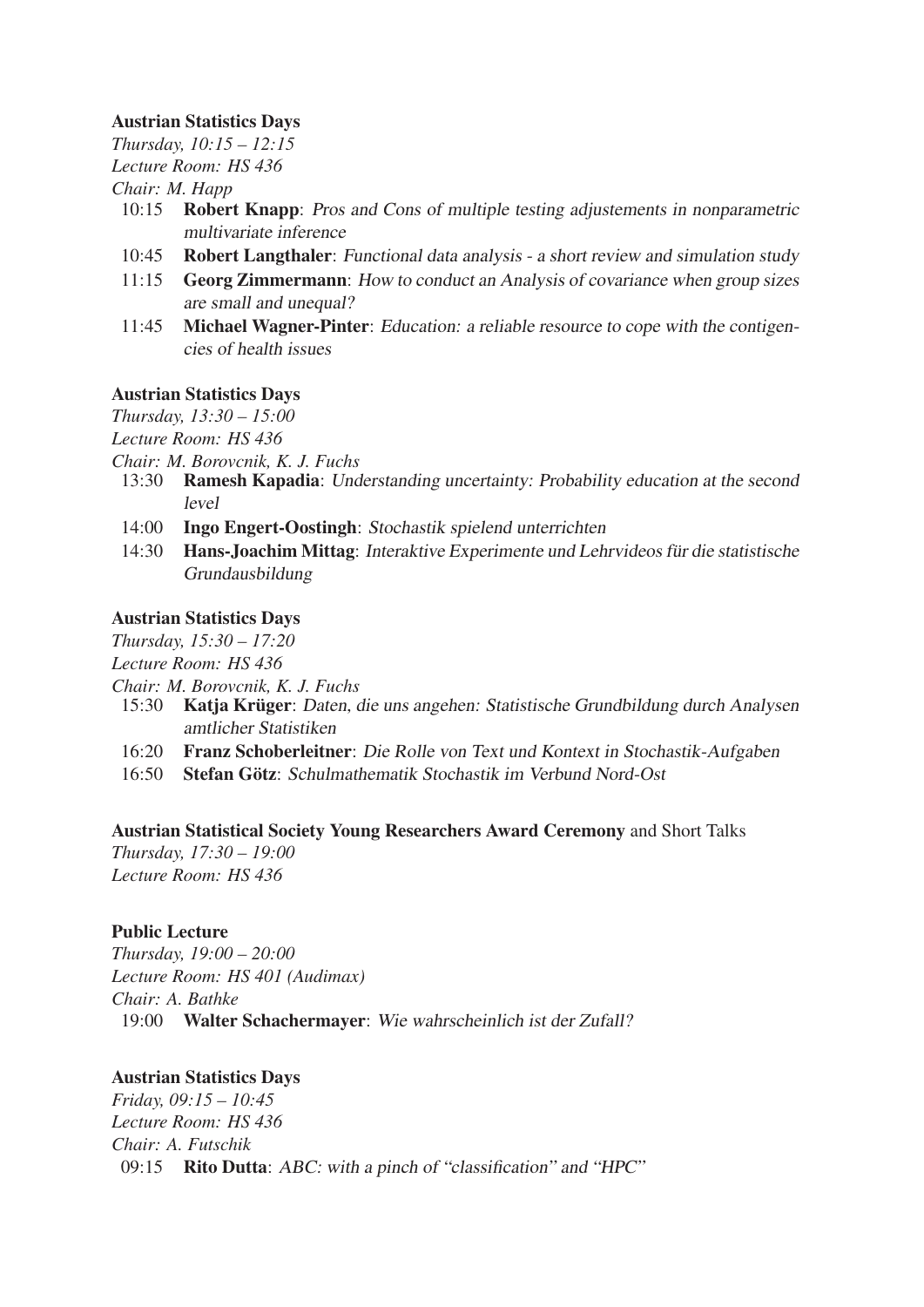10:15 Philipp Hermann: *When the likelihood is intractable - Estimating variable recombination rates from population genetic data*

# Austrian Statistics Days

*Friday, 11:15 – 11:45 Lecture Room: HS 436 Chair: A. Futschik* 11:15 Werner Müller: *ABCD: Approximate Bayesian Computation Design*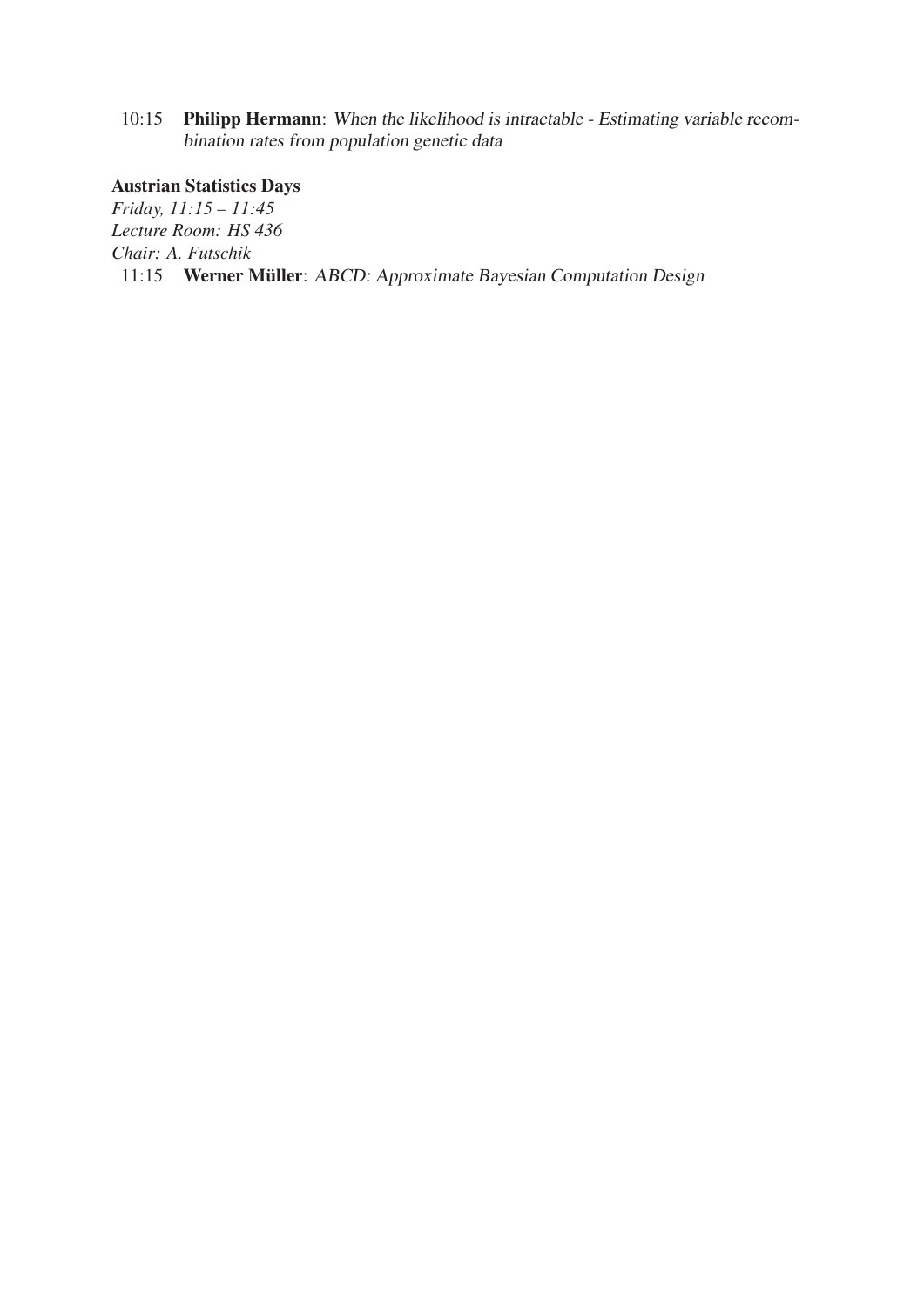13.09.2017 14:00 Markus Pauly HS 436

MATS: Inference for potentially singular and General heteroscedastic MANOVA *Markus Pauly (Ulm University)*

| 13.09.2017 14:30<br><b>HS</b> 436<br>Burim Ramosaj |
|----------------------------------------------------|
|----------------------------------------------------|

Comparing decision tree algorithms for completing partially observed data *Burim Ramosaj (Universität Ulm)*

13.09.2017 15:40 Manfred Borovcnik HS 436

# Applets als Bereicherung der Ausbildung in Stochastik in der Schule *Manfred Borovcnik (Universität Klagenfurt)*

Im Vortrag sollen einige didaktisch inspirierte dynamische Visualisierungen vorgestellt werden, welche wir auch in unserer Einführung in die Wahrscheinlichkeitsrechnung und Statistik einsetzen, um das Verständnis für komplexere Konzepte zu unterstützen. Bei der Erstellung der Applets lassen wir uns unter anderem von folgenden Zielvorstellungen leiten:

- Der abstrakte Begriff Wahrscheinlichkeit wird durch seine Spuren in relativen Häufigkeiten in wiederholten Versuchen illustriert.
- Die Auswirkung von Parametern in stochastischen Modellen wird durch systematisches Variieren gezeigt.
- Wichtige, zentrale Sätze (Grenzwertsätze) werden wohl einerseits durch Simulation in Aktion gezeigt, aber anstelle eines - materiell nicht darstellbaren Grenzwerts - wird nur die Monotonie des Verhaltens gezeigt.

Durch Erkennen eines stabilen Musters wird ein Gedankenexperiment angeregt, das den Sachverhalt des Satzes verständlich macht. Allen Applets gemeinsam ist ein dynamisches Verändern der Situation. Wie in einem Film sieht man einen mathematischen Satz oder einen Sachverhalt im Entstehen.

| 13.09.2017 16:10 | Eleonora Carrozzo | <b>HS 436</b> |
|------------------|-------------------|---------------|
|                  |                   |               |

# Permutation tests for two sample testing in presence of nondetects *Eleonora Carrozzo (Padova)*

| 14.09.2017 09:15 | <b>Judith Parkinson</b> | 12C |
|------------------|-------------------------|-----|
|                  |                         |     |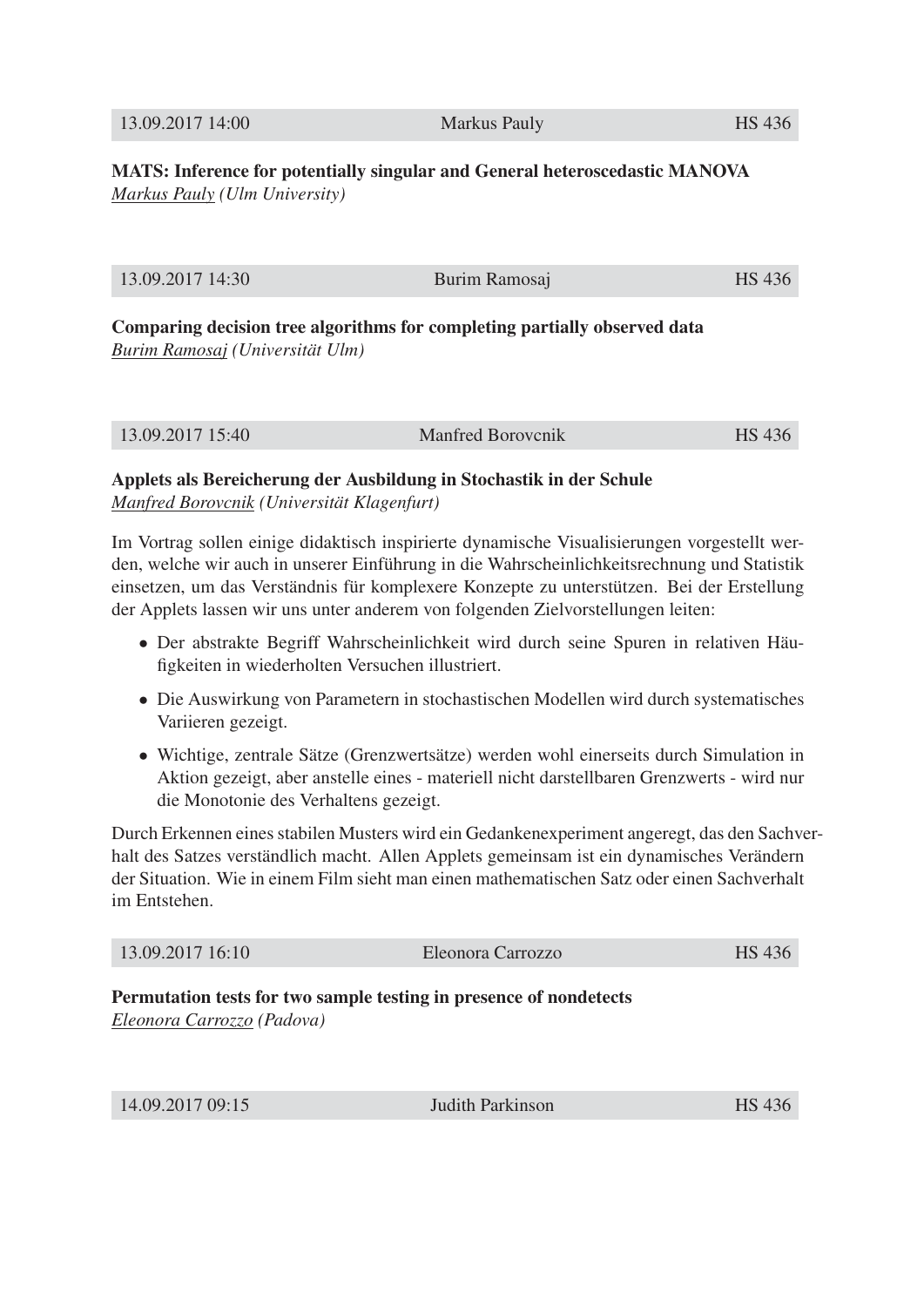Combined multiple testing of multivariate data sets by consored empirical likelihood *Judith Parkinson (Paris Lodron Universität Salzburg)*

| 14.09.2017 10:15                                                                                                                                                                   | Robert Knapp       | HS 436 |
|------------------------------------------------------------------------------------------------------------------------------------------------------------------------------------|--------------------|--------|
| Pros and Cons of multiple testing adjustements in nonparametric multivariate inference<br>Robert Knapp (Universität Salzburg)                                                      |                    |        |
| 14.09.2017 10:45                                                                                                                                                                   | Patrick Langthaler | HS 436 |
| Functional data analysis - a short review and simulation study<br>Patrick Langthaler (Paris Lodron Universität Salzburg / Paracelsus Medizinische Privatuni-<br>versität Salzburg) |                    |        |
| 14.09.2017 11:15                                                                                                                                                                   | Georg Zimmermann   | HS 436 |

How to conduct an Analysis of covariance when group sizes are small and unequal? *Georg Zimmermann (Christian Doppler Klinik, Zentrum für Querschnitts- und Geweberegeneration, Paracelsus Medizinische Privatuniversität Salzburg)*

| 14.09.2017 11:45 | Michael Wagner-Pinter | HS 436 |
|------------------|-----------------------|--------|
|                  |                       |        |

# Education: a reliable resource to cope with the contigencies of health issues *Michael Wagner-Pinter (Synthesis Forschung GmbH)*

Education provides access to employment opportunities which are more stable and better paid. Such jobs and incomes lower the risks of morbidity. This is a well-established empirical correlation (whereas the direction of causation is still a matter of dispute). Given this empirical regularity, the paper takes account of the fact that even people who have undergone many years of schooling and training do fall on hard times in socio-economic terms. Under such circumstances the nexus "education – well-paid-employment – better health" is breaking down at the education/employment interface. This raises the question: will education still be an advantage in coping with the risks of morbidity when the individual is poorly placed in socio-economic terms? The paper provides empirical evidence on a cohort of individuals (N=27.221) who have lived in the Austrian region of Osttirol throughout the years  $2002 - 2010$  (thus the population is controlled for inflows and outflows). The analysis draws on data which provide Information on the socio-economic burden (the inverse of socio-economic well-being) the individuals face at each year of 2002 – 2010 (the individual index value is dependent partly on present and partly on past circumstances). This index does not include the level of education. The level of education of each individual is drawn from a separate source. A third source provides information on the prevalence of morbidities based on prescription data during the years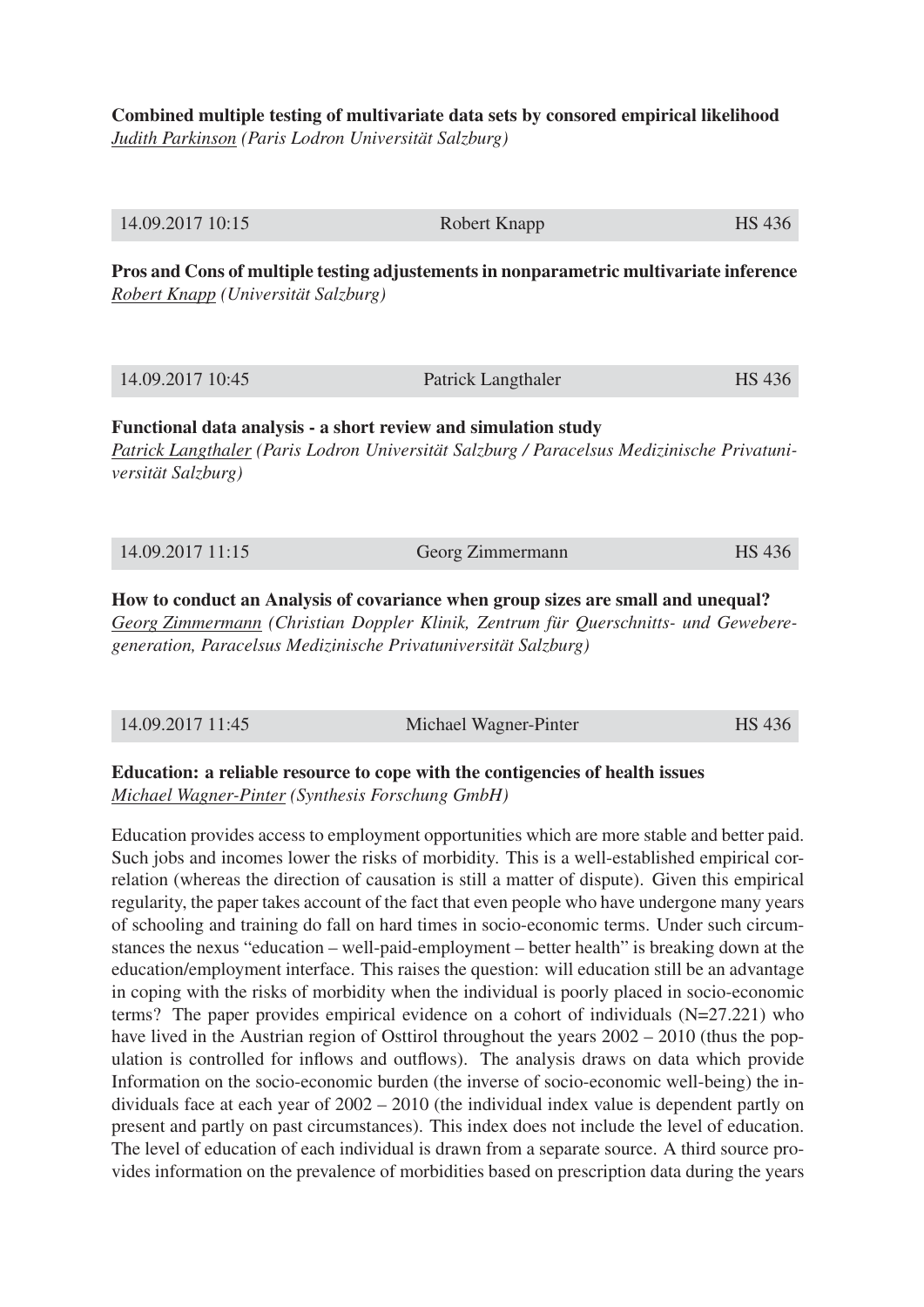2006/2007. The empirical results are compatible with the following hypothesis: the better educated an individual is, the lower are the risks (measured by odds) of morbidity, even for those who face substantial socio-economic burdens. This is Joint work with K. Forstner and I. Wilbacher; for further Information contact mwp@synthesis.co.at.

| 14.09.2017 13:30 | Ramesh Kapadia | HS 436 |
|------------------|----------------|--------|
|                  |                |        |

# Understanding uncertainty: Probability education at the second level

*Ramesh Kapadia (University of Klagenfurt)*

This presentation builds on over four decades of collaborative European research which has culminated in the two opening and longest chapters in a recent book, Probabilistic Thinking (2014), developing themes from Chance Encounters (1991). The focus of this talk is on 'understanding', an often espoused but rarely realised concept in education. We argue that starring with current knowledge of pupils, rather than focussing solely on desirable outcomes, is crucial. We will present and discuss ideas on teaching strategies, at the secondary school level, from early work developed by the Schools Council in England to more recent ideas in this century about teaching risk within the context of probability.

| 14.09.2017 14:00 | Ingo Engert-Oostingh | HS 436 |
|------------------|----------------------|--------|
|------------------|----------------------|--------|

## Stochastik spielend unterrichten

*Ingo Engert-Oostingh (Karlsgymnasium)*

In der allgemeinen Didaktik wie auch in der Fachdidaktik der Mathematik ist in den letzten Jahren eine immer stärkere Tendenz zum schülerorientierten Unterricht zu beobachten. Diesem Trend kann durch eine Berücksichtigung des Spielens als auch der Vorerfahrungen der Schüler Rechnung getragen werden. Das Spielen im Stochastikunterricht führt zu einer größeren Eigenaktivität und weckt das Interesse an den jeweiligen Themenbereichen, außerdem wird eine höhere Motivation bei den Schülern bewirkt. Letztere hilft den Lernenden sich leichter in ein Themengebiet einfinden und dadurch sind die eher bereit, sich mit seinen Inhalten auseinanderzusetzen. Somit kann es den Schülern durch die Nutzung des angeborenen Spieltriebs ermöglicht werden unter anderen, die Stochastik als ein interessantes und spannendes Gebiet kennenzulernen. Dafür können in den unterschiedlichen Jahrgangsstufen unterschiedliche Spiele verwendet werden. Für die jeweiligen Spiele werden Einsatzmöglichkeiten aufgezeigt und gemachte Unterrichtserfahrungen vorgestellt.

# Interaktive Experimente und Lehrvideos für die statistische Grundausbildung *Hans-Joachim Mittag (FernUniversität)*

Es wird eine Sammlung granularer Lernobjekte ("Mini-Lernwelten") vorgestellt, die für den Einsatz in der grundständigen Statistikausbildung an Hochschulen geeignet sind, teil-weise auch für den Mathematikunterricht der gymnasialen Oberstufe. Die in einer Web-App zusammengefassten und unter www.hamburger-fh.de/statistik-app/ frei zugänglichen Lern-objekte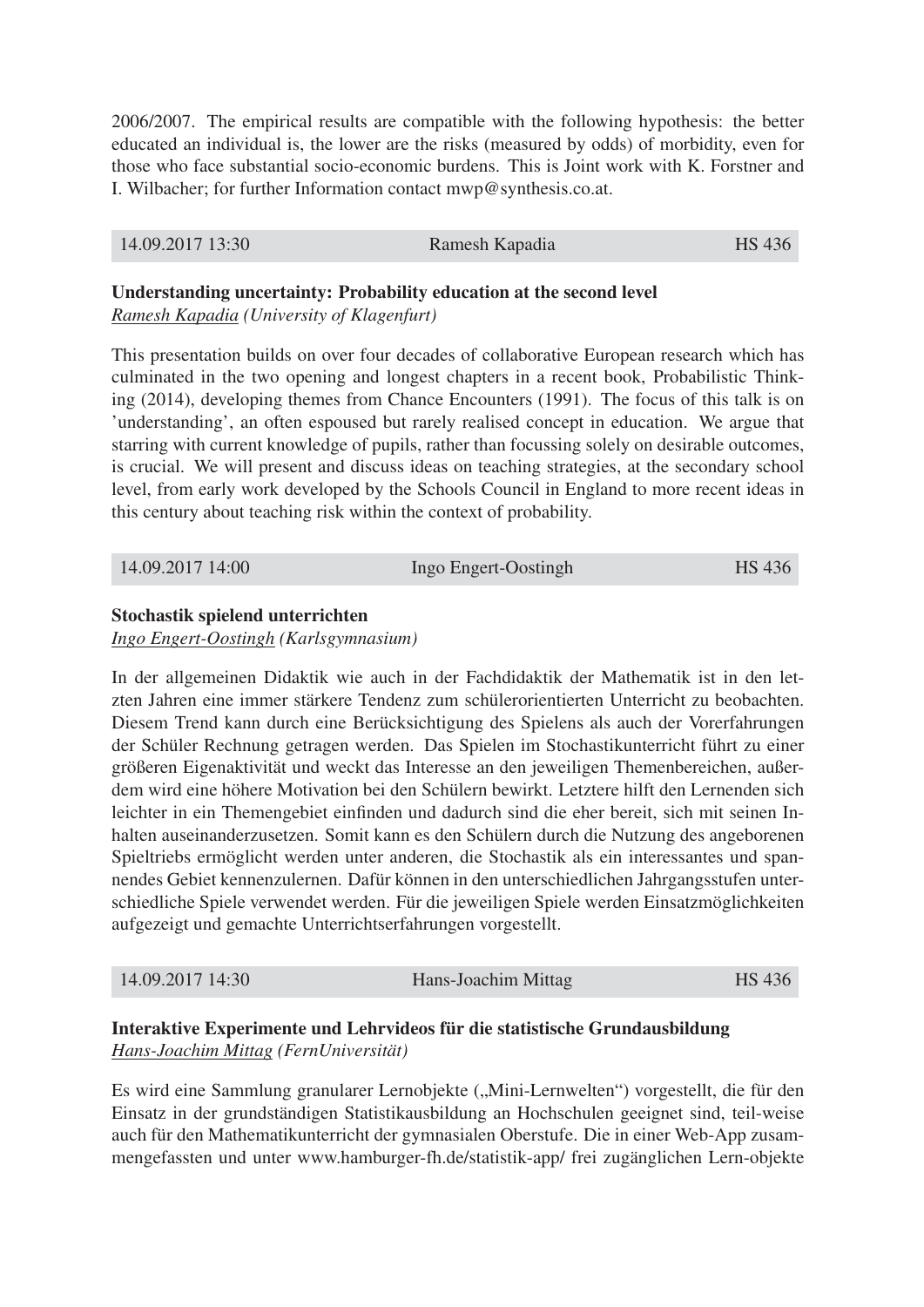sind auf allen technischen Plattformen lauffähig (PC, Macs, Tablets, Smartphones, e-Tafeln). Ihre Handhabung ist selbsterklärend. Die Lernobjekte sind vier Teilbibliotheken zugeordnet. Die Elemente der ersten drei Teilbibliotheken repräsentieren inter-aktive Experimente zum ansatzlosen "Ausprobieren" von Basis-konzepten der beschreibenden Statistik sowie von Verteilungs-modellen und Methoden der schließenden Statistik. Die Objekte der vierten Teilbibliothek haben den Charakter intuitiv bedienbarer Visualisierungsumgebungen zur interaktiven Exploration ausgewählter, gesellschaftsrelevanter Datensätze der amtlichen Statistik. Vorgestellt werden auch Ausschnitte aus neuen Lehrvideos, die sich diskreten Zufallsvariablen widmen. Der Schwerpunkt liegt hier auf dem Spezialfall binomialverteilter Zufallsvariablen. Mit Verwendung der Web-App und der Videos werden die für die Vermittlung von "Statistical Literacy" zur Verfügung stehenden didaktischen Möglichkeiten erweitert. Bereits realisiert ist die Verknüpfung der Lernobjekte und Videos mit der Printfassung von Lehrwerken über QR-Codes.

|  | 14.09.2017 15:30 | Katja Krüger | <b>HS</b> 436 |
|--|------------------|--------------|---------------|
|--|------------------|--------------|---------------|

# Daten, die uns angehen: Statistische Grundbildung durch Analysen amtlicher Statistiken

## *Katja Krüger (Universität Paderborn)*

Täglich begegnen uns in Zeitungen, TV und Internet statistische Informationen. Politisch und gesellschaftlich relevante Entscheidungen basieren häufig auf Analysen von und Prognosen mit Daten. Dabei gilt es genau hinzusehen und daten-basierte Modellbildungen und Argumentationen zu prüfen. Wer mit Statistik umgehen kann, sollte sich weniger leicht in seiner Meinungsbildung interessengeleitet beeinflussen lassen. Die Förderung statistischer Grundbildung erweist sich somit als wichtige Aufgabe für Mathematiklehrkräfte an allen Schulformen. Zu diesem Zweck eignen sich Analysen von im Internet frei zugänglichen amtlichen Daten aus den Bereichen Wetter, Bevölkerung, Arbeitslosigkeit und Armut in besonderer Weise. Im Vortrag wird anhand von Unterrichtsbeispielen konkretisiert, wie Schüler(innen) an das Lesen und Interpretieren von gesellschaftlich relevanten Daten herangeführt und welche stochastischen Konzepte dabei vorbereitet, angewendet oder reflektiert werden können.

| 14.09.2017 16:20 | Franz Schoberleitner | <b>HS</b> 436 |
|------------------|----------------------|---------------|
|------------------|----------------------|---------------|

## Die Rolle von Text und Kontext in Stochastik-Aufgaben

*Franz Schoberleitner (JKU)*

Stochastische Begriffe (wie Wahrscheinlichkeit, Zufallsvariable, Konfidenzintervall) werden üblicherweise in bestimmten (Standard)Kontexten erworben (wie Werfen eines Würfels, Ziehen aus einer Urne), um von da aus abstrahiert und formalisiert zu werden. Stochastische Aufgaben bestehen dann häufig darin, diese Begriffe in verschiedenen Kontexten richtig zu verwenden und insbesondere Ergebnisse von Rechnungen (wie Wahrscheinlichkeiten, Erwartungswerte, Konfidenzintervalle) korrekt zu interpretieren. Damit verbundenen sind zahlreiche Schwierigkeiten, aber auch Lernchancen. Darüber hinaus erweist sich die Textierung von Aufgabenstellungen im Bereich der Stochastik als besonders heikel, was die Klarheit der Aufgabenstellung und damit oftmals zusammenhängend - die Erfolgschancen der Schüler beim Lösen der Aufgaben